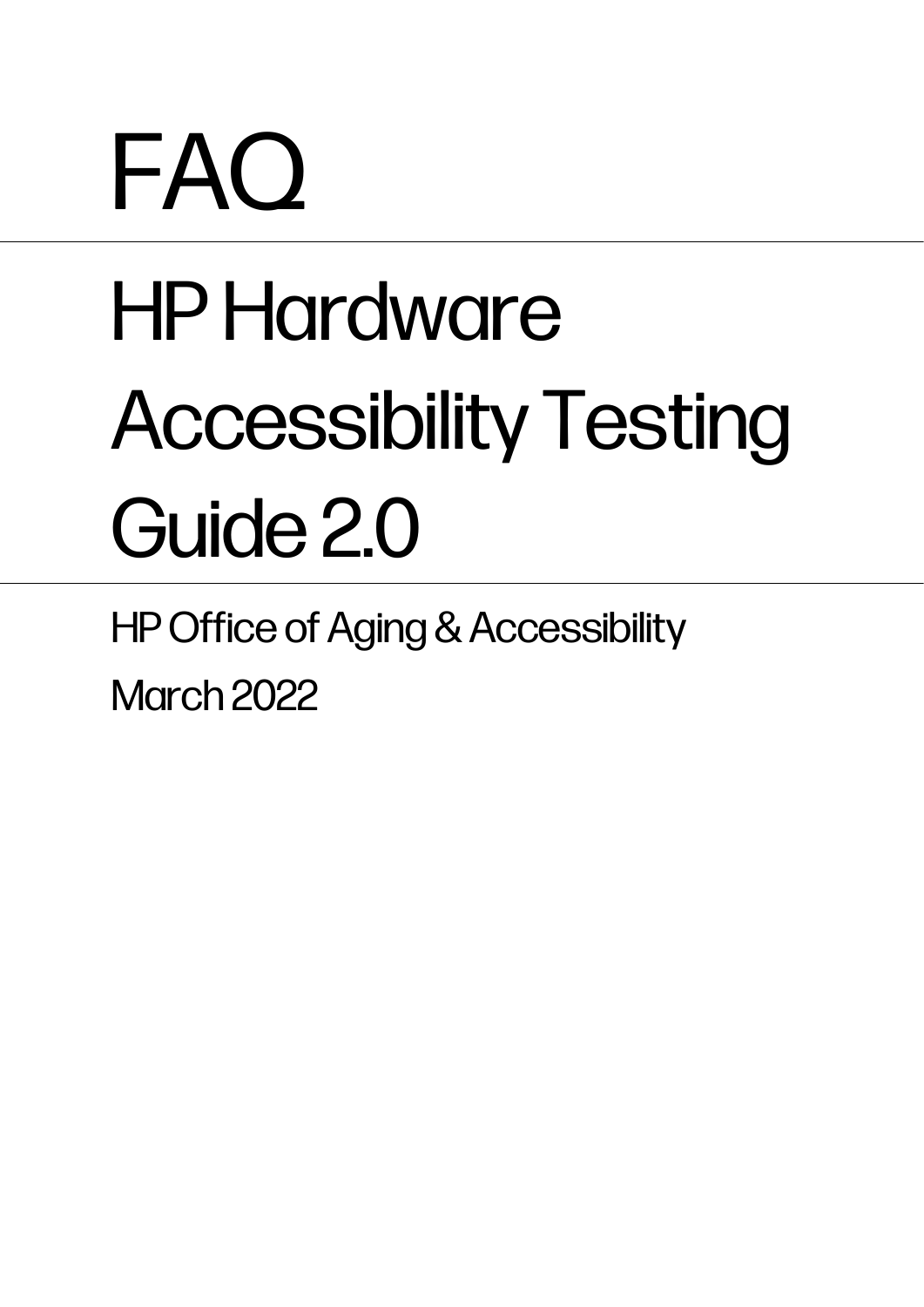#### What is the HP Accessibility Hardware Testing Guide?

This document primarily aims to instruct HP employees on how to conduct a quality accessibility hardware test and correctly record the results. It consists of two primary parts: 1) HP's internal philosophy, guidance, and approach to accessibility hardware testing, and 2) HP's accessibility test protocol, including the procedures we use to test.

#### Why did HP release its proprietary HP Accessibility Hardware Testing Guide?

When we originally released the Guide in October 2020, there was no universal test protocol on how to test for accessibility and report the results. HP is proud to lead the way as the first in the industry to publicly release its internal accessibility testing approach, plans, and procedures.

We believe this is important for two reasons:

- 1) We want to be transparent with our customers about how we test for accessibility and what goes into our conformance reports.
- 2) We think our test procedure is top notch, and we welcome the opportunity to continue improving it. We hope its public release sparks a conversation with others about the best accessibility test procedures so that ultimately our industry and customers benefit.

#### Who is the audience of the Guide?

The primary audience is HP employees, especially our employees that perform accessibility testing. Our company has chosen to publish the HP Accessibility Hardware Testing Guide so others can also see the guidance we share with our employees and the test procedures we use to conduct accessibility testing. This may include consumers, policymakers, disability advocacy organizations, and/or other companies.

#### How does HP decide if an accessibility hardware test is good/quality?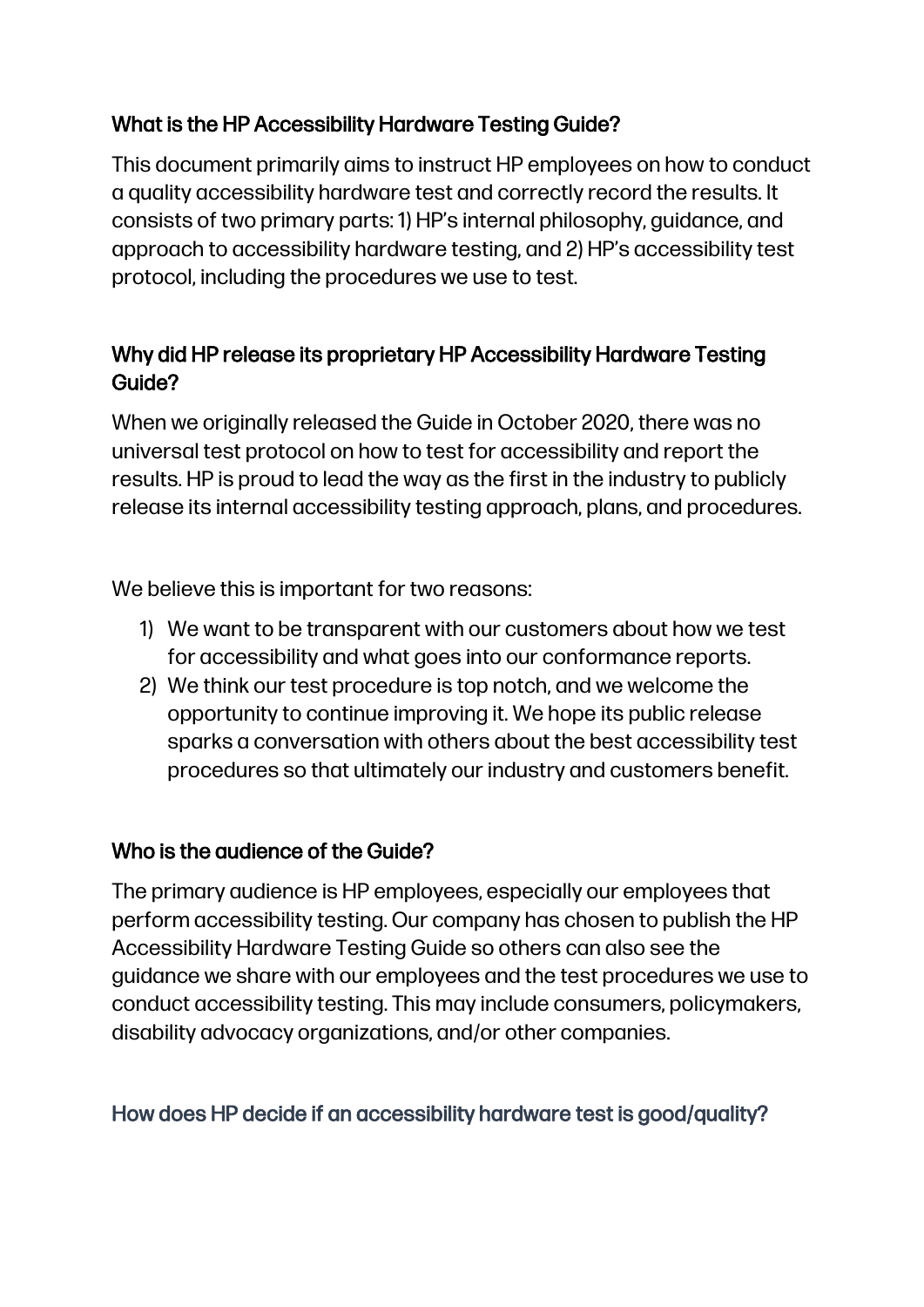There has been no universal test protocol standardizing a test process for hardware. Our success metric for a quality accessibility hardware test is measured by an internal principle called ART, which stands for Accurate, Repeatable, and Transparent. Was the protocol followed and did I record the results accurately? Did I provide sufficient explanation for how and what I tested such that the reader could repeat the same test and get the same results? Was I transparent with the reader when recording my results?

#### Is this Guide "final" or will it evolve over time?

Our subject matter experts in the HP Office of Aging & Accessibility update it often and welcome the opportunity to incorporate feedback. This is our second version since releasing the Guide in Fall 2020. Our intention is to share the most recent iteration of the Guide with the public at least once per year via hp.com/accessibility. The Guide will also be updated to reflect new standards being released and other changes and additions to the testing and reporting landscape.

#### How will I know what iteration of the Guide I'm looking at?

Public releases of the Guide will follow the x.0 format. For example, the first iteration of the Guide is 1.0. Successive iterations would be 2.0, 3.0, etc.

#### What is inclusive design for users with disabilities?

We recognize that accessibility means different things to different people in different contexts and depends on 1) your abilities, 2) what you want to do, and 3) your environment. In other words, 1) A user with a disability or access need of some kind, 2) This user has the same goals as other users, plus reducing barriers to use, and 3) Context (e.g., environment, assistive technology).

In practice, a goal of the HP Office of Aging & Accessibility is to support the HP Business Units in designing HP products and services that empower the widest possible audience within the broadest range of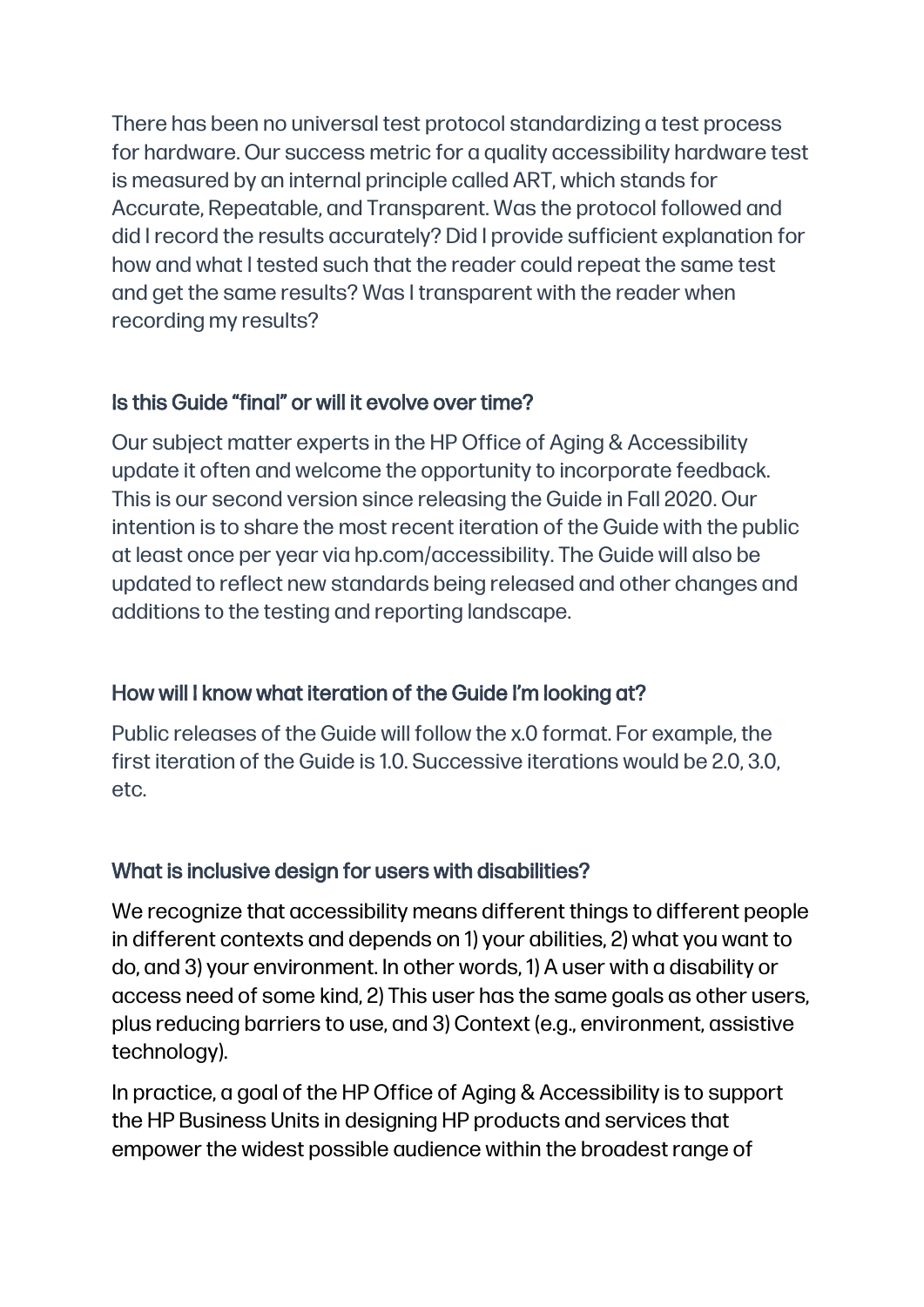circumstances practicable, including the diverse community of people with disabilities and the tools and assistive technology they use.

#### What is hardware?

From an information and communications technology (ICT) perspective, hardware is the physical parts that compose a device, or the firmware used to control the device. Think of it like the part of the product that you can physically touch, pick up, hold, and/or move around a room. HP creates a lot of hardware products, like computers, displays, printers, virtual reality headsets, etc.

#### Why is hardware testing important?

HP's mission to empower everyone, everywhere with the benefits of technology includes our many customers who experience access needs, including lifelong, acquired, and/or situational. The diverse community of people with disabilities relies on hardware—like PCs and printers—for critical work, communication, recreation, and personal technology needs. Performing a quality accessibility test on our hardware is essential to our ability to fulfil our aspiration to constantly improve our accessibility and report the results of our progress accurately.

#### Does HP report the results of its accessibility testing?

Yes. HP sets clear expectations about the accessibility of our products by outlining the test results with detailed remarks in our conformance reports. These reports demonstrate how a product conforms to relevant accessibility standards, like U.S. Revised Section 508.

Prepare for a lot of acronyms: HP creates an Accessibility Conformance Report (ACR) following the Information Technology Industry Council's (ITI) Voluntary Product Accessibility Template (VPAT). In other words, we create ACRs following ITI's VPAT template.

### Is HP supportive of U.S. Section 508 and/or accessibility conformance reporting?